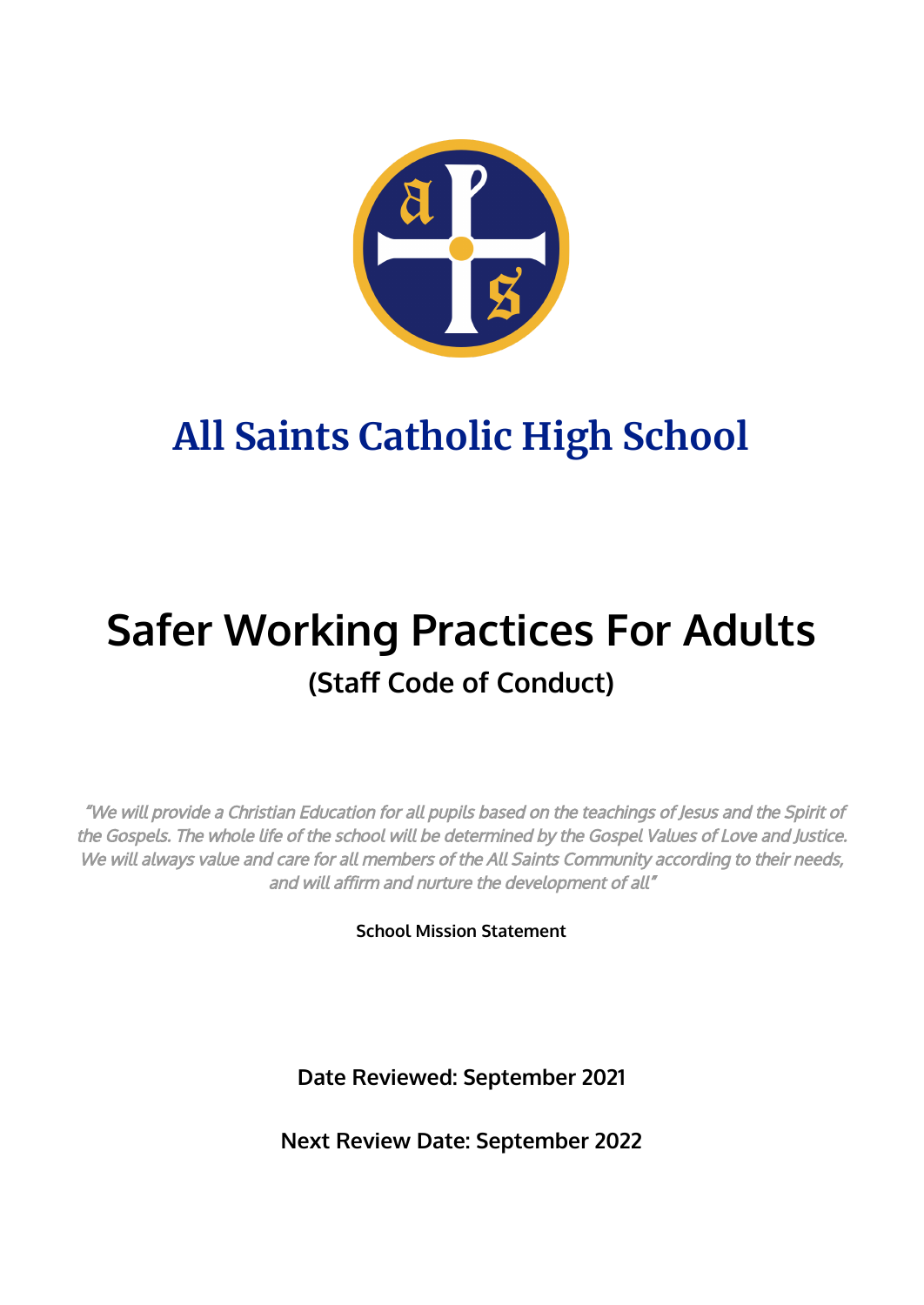All Saints is committed to safeguarding children and promoting children's welfare and expects all staff, governors, volunteers and visitors to share this commitment and maintain a vigilant and safe environment. It is our willingness to work in a safe manner and challenge inappropriate behaviour that underpins this commitment. Everyone, regardless of position, role or responsibilities, is expected to adhere to this 'Code of Conduct' and the *Guidance for Safer Working Practice for Adults who work with Children and Young People in Education Settings*(updated in May 2019 by The Safer Recruitment Consortium), which is available online at:

[https://c-cluster-110.uploads.documents.cimpress.io/v1/uploads/13ecce28-e8f2-49e9-83c6-c29](https://c-cluster-110.uploads.documents.cimpress.io/v1/uploads/13ecce28-e8f2-49e9-83c6-c29337cd8071~110/original?tenant=vbu-digital) [337cd8071~110/original?tenant=vbu-digital](https://c-cluster-110.uploads.documents.cimpress.io/v1/uploads/13ecce28-e8f2-49e9-83c6-c29337cd8071~110/original?tenant=vbu-digital)

An addendum to the guidance above was produced in April 2020 to account for online learning during the Coronavirus outbreak in the UK and this can be found at:

[https://c-cluster-110.uploads.documents.cimpress.io/v1/uploads/5aba001d-e2e6-42ee-b9cb-bd](https://c-cluster-110.uploads.documents.cimpress.io/v1/uploads/5aba001d-e2e6-42ee-b9cb-bd44831f65f0~110/original?tenant=vbu-digital) [44831f65f0~110/original?tenant=vbu-digital](https://c-cluster-110.uploads.documents.cimpress.io/v1/uploads/5aba001d-e2e6-42ee-b9cb-bd44831f65f0~110/original?tenant=vbu-digital)

Everyone must also read and understand part one of *Keeping Children Safe in Education* (DfE September 2021).

[https://assets.publishing.service.gov.uk/government/uploads/system/uploads/attachment\\_data/fil](https://assets.publishing.service.gov.uk/government/uploads/system/uploads/attachment_data/file/1007260/Keeping_children_safe_in_education_2021.pdf) e/1007260/Keeping children safe in education 2021.pdf

This code of conduct aims to support adults so they don't work in a manner, which might lead to an allegation against them. Equally it aims to reduce the opportunity for any adult intent on grooming or harming a young person. It encourages you to work in an open and transparent way that should avoid someone questioning your motives, intentions or suitability to work with young people.

It is a key principle of this code of conduct that **everyone** understands their responsibility to share **without delay** any concerns they may have about a child's welfare or an adult's behaviour towards a young person. In addition, **everyone** has a responsibility to escalate their concerns to the Local Authority Designated Officer (LADO) on 0151 443 3928 or [CPconference@knowsley.gov.uk](mailto:CPconference@knowsley.gov.uk) or via Knowsley Multi-Agency Safeguarding Hub (MASH) on 0151 443 2600, if they feel that safeguarding concerns they have raised about a child or adult working at the school are not being addressed by the school.

### **Code of Conduct:**

- If you have any concerns that a child is being harmed, abused or neglected you **must share your concerns immediately**, both verbally and via CPOMS with Lynne Jackson, Designated Safeguarding Lead (DSL), or Brian Bradley, Assistant Headteacher, or Tony McGuinness, Headteacher, who are also members of the Safeguarding Team. Always listen carefully to the child and record what they tell you in their own words. Never promise to keep a secret.
- If you receive an allegation against an adult working in the school or observe behaviour that concerns you, you **must** discuss your concerns **without delay** with the Headteacher or DSL. Concerns regarding the Headteacher should be directed to John Thornhill, Chair of Governors, via email [jthornhill@allsaintschs.org.uk](mailto:jthornhill@allsaintschs.org.uk) or the LADO. The NSPCC whistleblowing helpline is available for staff who do not feel able to raise concerns regarding child protection failures internally or via Local Authority procedures - Tel: 0800 028 0285 (8:00am - 8:00pm, Monday to Friday) or email [help@nspcc.org.uk.](mailto:help@nspcc.org.uk)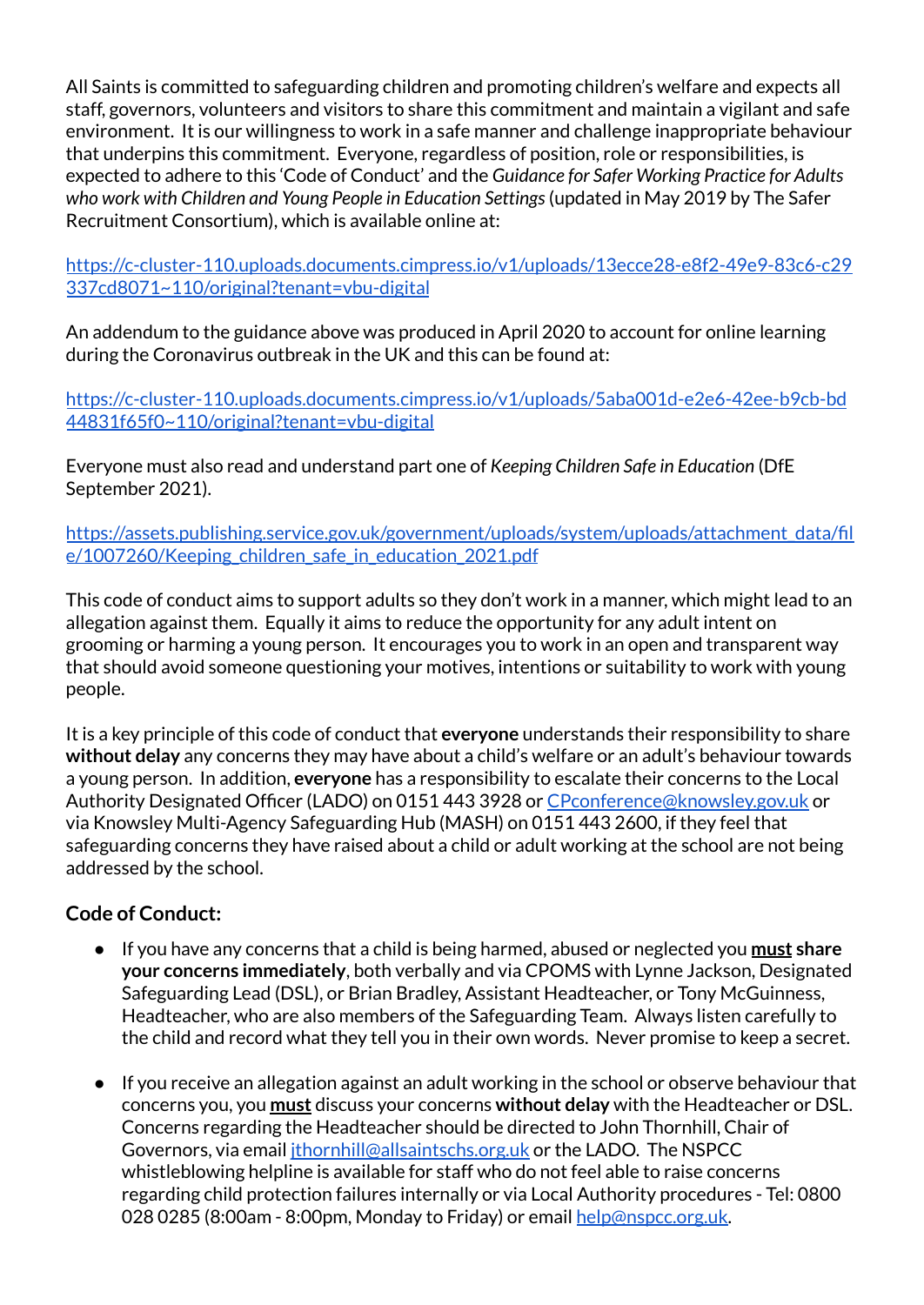● Anyone (in emergencies or if they need to) can make a referral about their concerns for a child to Knowsley MASH on 0151 443 2600.

### **You should:**

- Always act and be seen to act in the child's best interests. The welfare of the child is paramount.
- Share safeguarding information appropriately in line with the school's Safeguarding and Child Protection Policy and Procedures but also act accordingly with sensitive and confidential information. Seek advice from the DSL if you are in any doubt about sharing information you hold, which has been requested of you.
- Be alert to the indicators of harm and abuse towards a child, including peer on peer abuse.
- Be mindful and sensitive to factors both inside and outside of school, which may impact on a pupil's behaviour, and try to defuse any situations before they escalate using positive behaviour management strategies.
- Dress appropriately according to your role, ensuring that clothing is not likely to distract, cause embarrassment or give rise to misunderstanding; be viewed as offensive, revealing or sexually provocative and is free from any political or other contentious slogans or images. This also applies when participating in online or virtual teaching/meetings.
- Act as an appropriate role model, treating all members of the school community with respect and tolerance.
- Ensure gifts given or received are recorded and discussed with your Line Manager.
- Report any indications (verbal, written or physical) that suggest a pupil may be infatuated with you or another member of staff to your Line Manager.
- Respect others' confidentiality unless sharing information is appropriate to ensuring their welfare.
- Carry out home visits with a colleague, wherever possible, and always try to give parents/carers advance warning unless there is good reason not to, e.g. because the visit has been prompted by safeguarding concerns. You should have access to a mobile phone and never enter a house if a parent/carer is not present other than in an emergency.
- Ensure that you adhere to the school's guidance if you are arranging an educational visit. Risk assessments should be undertaken and the appropriate consents in place prior to the visit. Another adult should always be present during the visits, unless otherwise agreed by the Headteacher.
- Adhere to all of the school's policies, particularly those related to safeguarding including child protection, behaviour, attendance, anti-bullying, allegations management and whistleblowing.
- Abide by the school's Acceptable Use Policy for Staff and E-Safety Guidance. Ensure that you are familiar with the section entitled '*Use of Technology for Online/Virtual Teaching and Meetings*' before delivering any lessons online.
- Ensure that pupils can't be exposed to indecent or inappropriate images. Always make sure that any films or materials shown to children are age appropriate.
- Always maintain professional boundaries. This is as relevant in the online world as it is in the classroom; staff engaging with pupils and/or parents/carers online, have a responsibility to model safe practices at all times.
- Apply the same professional standards regardless of culture, disability, gender, identity, language, racial origin, religious belief and sexual orientation.
- Report any behaviour or situations which you may feel give rise to a complaint or misunderstanding in respect of your own actions. Also share situations with your Line Manager if you feel your actions might have sat outside of this code of conduct.
- Inform the Headteacher of any cautions, convictions or relevant orders accrued throughout your employment and/or if you are charged with a criminal offence.
- Remember the behaviour of those with whom you have a relationship or association, or others in your personal life, may impact on your work with children.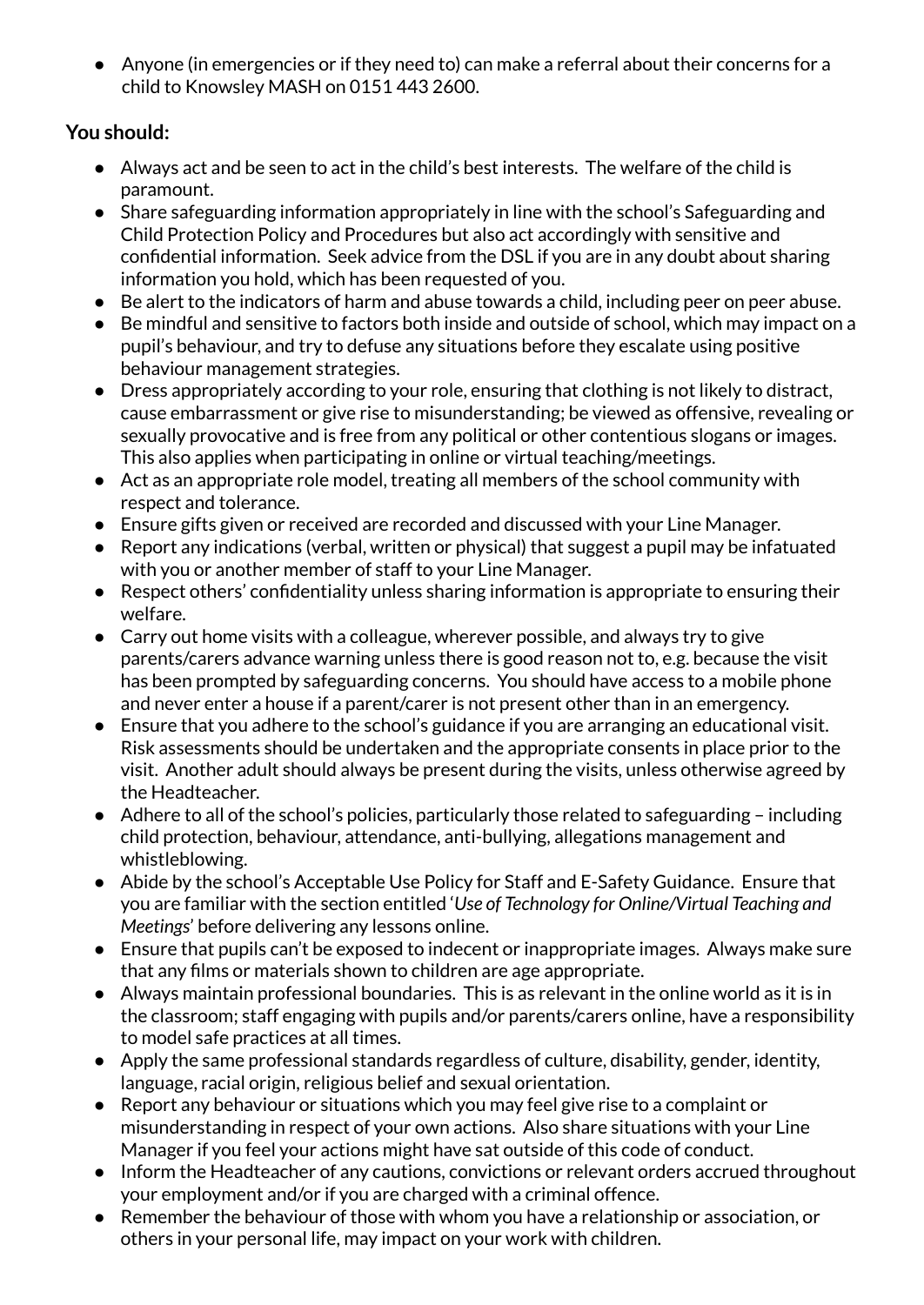- Be aware that breaches of the law and other professional guidelines could result in disciplinary action being taken against you, criminal action and/or other proceedings including barring by the Disclosure & Barring Service (DBS) from working in regulated activity, or for acts of serious misconduct, prohibition from teaching by the Teaching Regulation Agency (TRA).
- Share any *low-level concerns*\* with the Headteacher If you believe that an adult working in or on behalf of the school may have acted in a way that is inconsistent with the staff code of conduct (including inappropriate conduct outside of work) and does not meet the allegations threshold or is otherwise not considered serious enough to consider a referral to the LADO. It doesn't matter how small the concern is, even if it is no more than a sense of unease or a 'nagging doubt'; your intervention may allow for the individual's behaviour/practice to be addressed at an early stage, so that they are clear about professional boundaries and act within these boundaries; minimising the risk of abuse and protecting themselves from potential false allegations or misunderstandings.
- Report the behaviour of another adult in the school to the Headteacher when it breaches this code of conduct or the school's safeguarding policies, in order to prevent a child from being harmed/abused; deliberately invented/malicious allegations are extremely rare.

**\*** *Low-level concerns- Examples ofsuch behaviour could include, but are not limited to, being over friendly with children, having favourites, engaging with a child on a one-to-one basisin a secluded area or behind a closed door or using inappropriate sexualised, intimidating or offensive language.*

#### **Never:**

- Act in a way both at work and/or in your personal life that brings yourself, school or the (teaching) profession into disrepute.
- Use your position to gain access to information for your own advantage and/or a pupil's or family's detriment.
- Make, encourage or ignore others making personal comments, which scapegoat, demean, discriminate or humiliate any member of the school community including ignoring any form of peer on peer abuse.
- Intimidate, bully, threaten, coerce or intentionally undermine others. This includes shouting in anger and aggressively to punish them rather than raising your voice to be heard or avoid danger. Physical force should never be used as a punishment.
- Undermine fundamental British values including democracy, rule of law, individual liberty and mutual respect, and tolerance for those with different faiths, beliefs or from different cultures. You should not attempt to influence or impose your personal values, attitudes or beliefs on pupils.
- Develop 'personal' or sexual relationships with children and young people, including making sexual remarks or having inappropriate sexual banter. In addition, the Sexual Offences Act 2003 makes it clear that all members of staff are in a position of trust and would therefore be committing a criminal offence to have a sexual relationship with a young person in full time education/below the age of 18, even if that pupil is over the age of consent.
- Engage in inappropriate conversations with students or share inappropriate personal information about yourself or others.
- Discriminate favourably or unfavourably towards a child.
- Give personal contact details to pupils, communicate with or respond to contact from them outside of the purposes of your work using social networks, email, text, etc. or meet a young person out of school unless part of a planned school activity with the knowledge of your Line Manager. If you need to contact a pupil or parent/carer by phone in a professional capacity and you do not have access to a work phone, you should always use 'caller withheld' to ensure that the pupil or parent/carer is not able to identify your personal contact details.